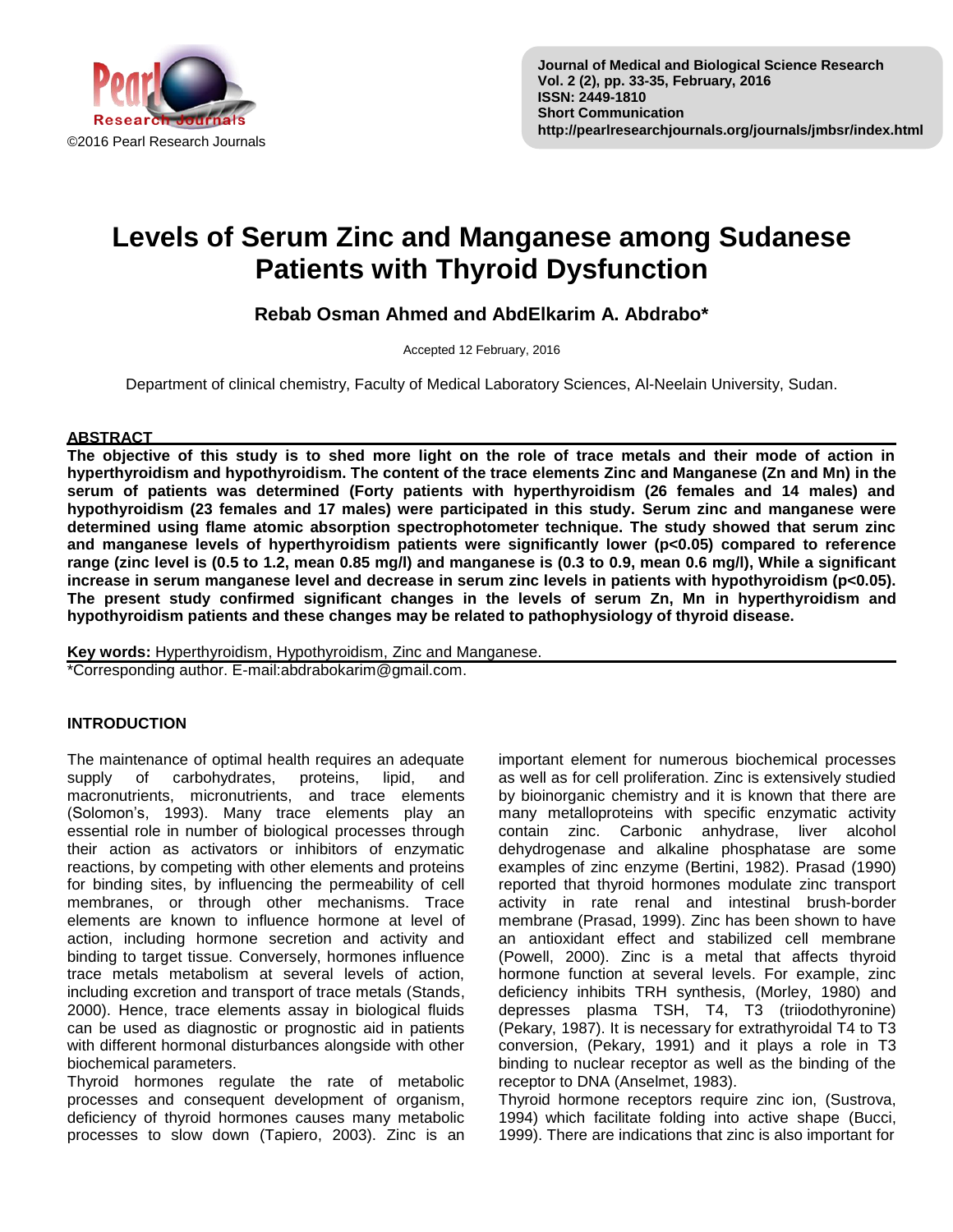**Table 1.** The serum concentration of trace elements in hypothyroidism, hyperthyroidism patients and reference values.

| <b>Serum Trace Elements</b> | <b>Hyperthyroidism</b> | <b>Hypothyroidism</b> |
|-----------------------------|------------------------|-----------------------|
| Zinc mg/l $(M±SD)$          | $0.19 \pm 0.12$        | $0.17 \pm 0.07$       |
| Manganese mg/l (M±SD)       | $0.15 \pm 0.11$        | 1.72±1.36             |

normal thyroid homeostasis. Its roles are complex and may include effects on both the synthesis and mode of action of the hormones. Thyroid hormone binding transcription factors, which are essential for modulation of gene expression, contain zinc bound to cysteine residues (Civitareale, 1994). However, it is not known whether dietary zinc deficiency has a direct effect on this aspect of thyroid hormone metabolism. In cultured cells, very strong chelators of zinc are required to influence binding of transcription factors to DNA. In the thyroid gland itself, transcription factor 2, which interacts with the promoters for the thyroglobulin and thyro peroxidase genes, is a zinc-containing protein. The binding of transcription factor 2 is affected by redox state, but again it is not known whether this can be changed by dietary zinc intake (Kralik, 1996). Zinc is very important in Thyrotropinreleasing hormone synthesis (Pekary, 1991) essential for thyroxine (T4)-to-T3 conversion, (Chen, 1998) and is required for the biological functioning of the thyroid hormone and related receptors (Freake, 2001). Manganese may affect thyroid hormone homeostasis and neuro developmental processes as a result of both direct dysregulation at the level of the thyroid gland and thyroid hormones, or indirectly via alterations in dopaminergic control of the thyroid gland and its hormones. Dopamine is a known modulator of both TSH and TSH subunit secretion (Konig, 2002). An additional effect of manganese on thyroid hormones homeostasis may be mediated through their metabolizing enzymes. Current data suggests that manganese can affect thyroid hormones directly by regulating the deiodinase enzymes (Aihara, 1984).

#### **MATERIALS AND METHODS**

#### **Patients**

Forty patients with hyperthyroidism were participated in this study, 26 females and 14 males. Forty patients with hypothyroidism include 23 females and 17 males. The patients diagnosed depending on the results of the following examinations: clinical examinations, serum hormones (T3,T4) and TSH.

## **Samples Collection and Preparation**

A volume of 3 ml of venous blood sample was collected

from both cases using sterile disposable syringe and aseptic standard non traumatic vein puncture technique was applied, and emptied in a sterile plane containers. And then will centrifuged at 4000 rpm for 10 min, then the serum was separated and transferred in a plain container and processed. Sera were separates and stored at -20ºC until analysis.

#### **Analysis of Trace Elements**

#### *Determination of Zinc and Manganese*

Serum zinc and manganese were determined using flame atomic absorption spectrophotometer (Buck Scientific 210/211 VGP Atomic Absorption-England). Samples were diluted with deionized water. The analysis was performed against standard prepared in glycerol to approximate the viscosity characteristics of diluted samples. For determination of serum zinc, samples were diluted 1:5 with deionized water. The serum samples for manganese estimation were diluted 1:10.

## **Statistical Analysis**

The results of serum element concentrations were expressed as mean± standard deviation. Data was analyzed using SPSS program, the level of significance was determined by employing pooled t-test. Only when pvalue less than 0.05, considered as statistically significant.

## **RESULTS AND DISCUSSION**

Table 1 showed the results of serum trace elements expressed as (mean  $\pm$  standard deviation).

Serum zinc and manganese levels of hyperthyroidism patients are significantly low (P.value 0.000). A significant decrease in serum zinc level was demonstrated in patients with hypothyroidism while there is significant increase in serum manganese level (P.value 0.000). Reference range of serum zinc level is (0.5 to 1.2, mean 0.85 mg/l) and manganese is (0.3 to 0.9, mean 0.6 mg/l) [\(Rükguer,](http://www.ncbi.nlm.nih.gov/pubmed/?term=R%C3%BCkgauer%20M%5BAuthor%5D&cauthor=true&cauthor_uid=9285889) 1997). The present study showed significantly decrease in zinc and manganese content in serum of hyperthyroidism. This result is in agreement with results of previous works performed on hyperthyroidism patients (Vitoux, 1999). Zinc effects on thyroid hormones are complex and include both synthesis and mode of action (Arthur, 2007). Thyroid transcription factors which are